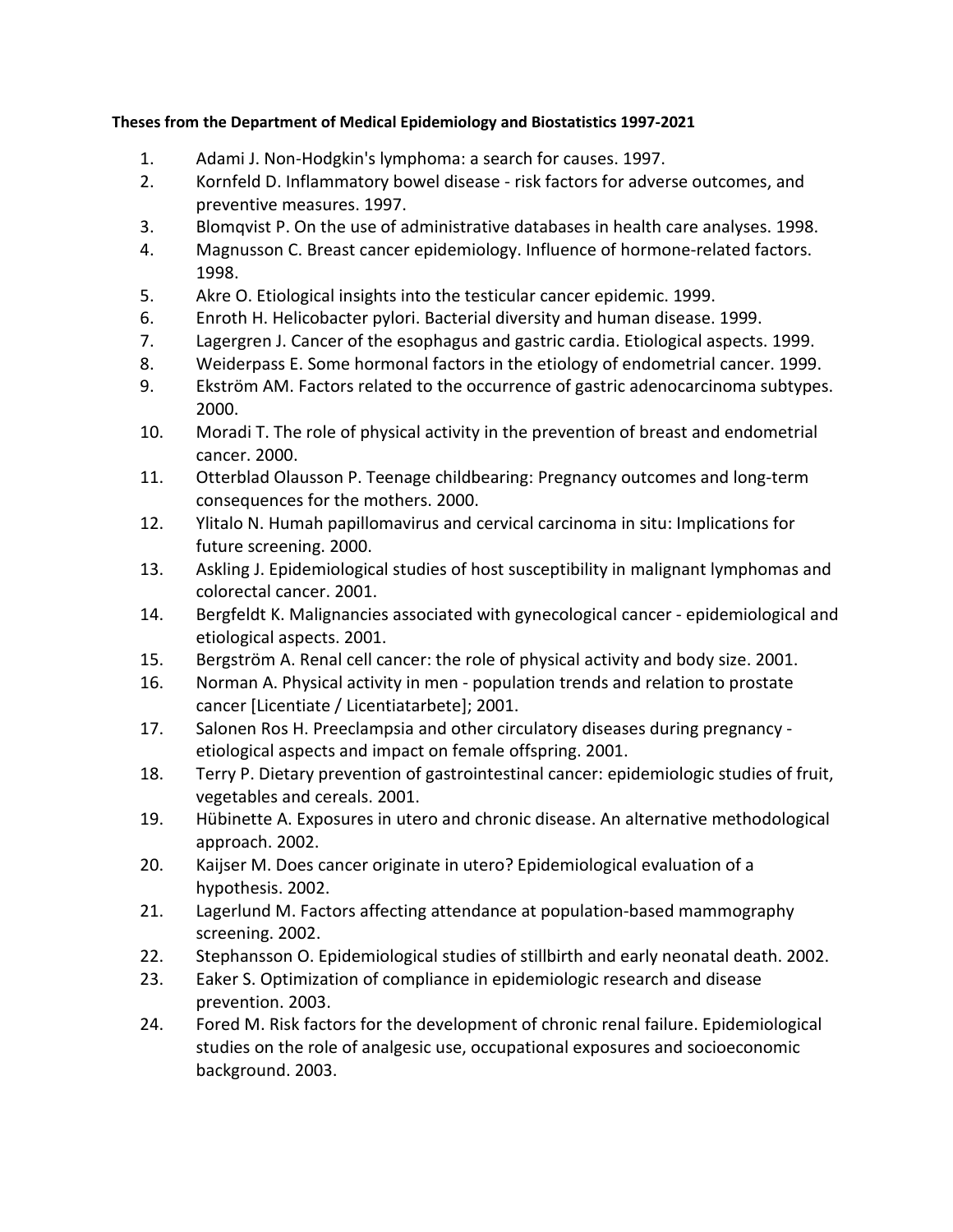- 25. Iliadou A. Genetic epidemiological approaches to the study of risk factors for cardiovascular diseases. 2003.
- 26. Richiardi L. New evidence on germ-cell testicular cancer aetiology. 2003.
- 27. Ye W. Aspects of gastroesophageal reflux and risk for esophageal cancer. An epidemiological approach. 2003.
- 28. Fall K. Medical interventions and gastric cancer risk an observational approach. 2004.
- 29. Gusnanto A. Regression on high-dimensional predictor space with application in chemometrics and microarray data. 2004.
- 30. Jansson M. Genetic studies of depressive symptoms. 2004.
- 31. Larfors G. Pregnancy related risk factors for breast cancer. 2004.
- 32. Nilsson M. Etiology of gastroesophageal reflux. 2004.
- 33. Wedrén S. Genetic susceptibility to breast and endometrial cancer. 2004.
- 34. Wirdefeldt K. Studies of genetic and environmental influence on Parkinson's disease. 2004.
- 35. Ejerblad E. Some lifestyle-related factors and risk of chronic renal failure. 2005.
- 36. Ekström Smedby K. Ultraviolet light, autoimmune disorders and the etiology of malignant lymphomas. 2005.
- 37. Jansson C. Occupational and socio-economic factors in the etiology of cancer of the esophagus and gastric cardia. 2005.
- 38. Larsson H. Genetic and environmental factors in the development of externalising symptoms from childhood to adolescence. 2005.
- 39. Berglund T. Recent trends in the epidemiology of gonorrhoea in Sweden. Stockholm: Swedish Institute for Infectious Disease Control and Karolinska Institutet; 2006.
- 40. Dannetun E. Reasons for non-vaccination. 2006.
- 41. Ekman A. The use of the world wide web in epidemiological research 2006.
- 42. George L. Spontaneous abortion: risk factors and measurement of exposures. 2006.
- 43. Hedelin M. Dietary and genetic factors in the etiology of prostate cancer. 2006.
- 44. Ihre Lundgren C. Incidence and prognosis of differentiated thyroid cancer in Sweden. 2006.
- 45. Johansson J. Barrett's oesophagus and metaplasia at the oesophagogastric junction. An epidemiological approach. 2006.
- 46. Lobacheva T. Pulmonary tuberculosis in pre-trial detentions in St.Petersburg, Russia [Licentiate thesis]. 2006.
- 47. Nilsson E. Genetic epidemiological studies of adverse pregnancy outcomes and the role of schizophrenia. 2006.
- 48. Prochazka M. The risk of second primary lung carcinoma in breast cancer patients. 2006.
- 49. Rosenberg L. Hormone-related factors and breast cancer studies of risk and prognosis. 2006.
- 50. Svedberg P. Factors of importance for self-rated health. 2006.
- 51. Trolle Lagerros Y. Physical activity from the epidemiological perspective measurement issues and health effects. 2006.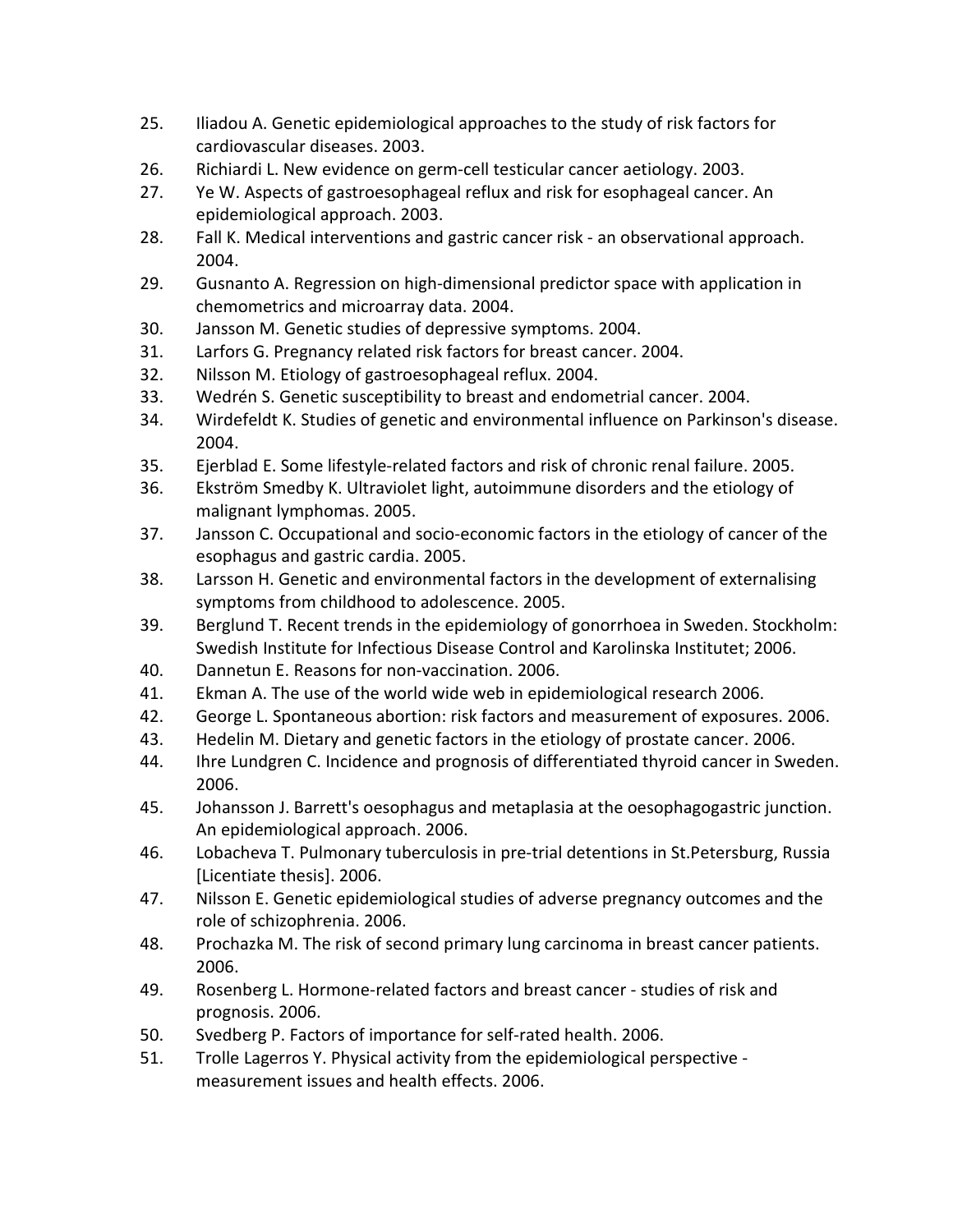- 52. Tuvblad C. Genetic and environmental influences on antisocial behavior from childhood to emerging adulthood. 2006.
- 53. Bahmanyar S. Etiological aspects of gastroesophageal cancers an epidemiological approach. 2007.
- 54. Bergvall N. Fetal programming and subsequent risks in adulthood: are the associations confounded by genetic and/or environmental factors? 2007.
- 55. Edgren G. Blood donors' long-term health: implications for transfusion safety. 2007.
- 56. Einarsdóttir K. Genetic determinants of postmenopausal breast and endometrial cancer. 2007.
- 57. Gunnell AS. Risk factors for cervical cancer development. 2007.
- 58. Hartman M. Risk and prognosis of breast cancer among women at high risk of the disease. 2007.
- 59. Kato K. Genetic epidemiological studies of the functional somatic syndromes. 2007.
- 60. Zendehdel K. Risk indicators for esophageal cancer. Some medical conditions and tobacco-related factors. 2007.
- 61. Buchmayer S. Infections and infectious related morbidity during pregnancy short and long-term effects. 2008.
- 62. Johansson S. Very preterm birth etiological aspects and short and long term outcomes. 2008.
- 63. Jonasdottir G. Statistical methodology for testing genetic association in family-based studies 2008.
- 64. Leu M. Truncation and missing family links in population-based registers. . 2008.
- 65. Lindström LS. Population-based family studies: Genetic contribution to cancer development and survival? 2008.
- 66. Luo J. Epidemiological studies of the etiology of pancreatic cancer. 2008.
- 67. Miao Jonasson J. Epidemiological studies on complications in type 1 diabetes. 2008.
- 68. Tan CS. Statistical methods for biomarker discovery in proteomics. 2008.
- 69. Ternhag A. Short and long term effects of bacterial gastrointestinal infection. 2008.
- 70. Yip BH. Statistical Genetics Analysis of family data. 2008.
- 71. Ateenyi Agaba C. Human papillomaviruses and their association with squamous cell carcinoma of the conjunctiva Kampala and Stockholm: Makerere University and Karolinska Institutet; 2009.
- 72. Banura C. Human papillomavirus infections among sexually active young women in Uganda : Implications for a vaccination strategy Kampala and Stockholm: Makerere University and Karolinska Institutet; 2009.
- 73. Bexelius C. E-epidemiology : Adapting epidemiological methods for the 21st century 2009.
- 74. Fernberg P. Hematolymphoproliferative malignancies the impact of lifestyle, organ transplantation and genetic susceptibility. 2009.
- 75. Forsman M. Psychopathic personality in adolescence: Genetic and environmental influences 2009.
- 76. Mutyaba TS. Early cervical lesions detected by visual inspection: Viral factors, management and follow-up Kampala and Stockholm: Makerere University and Karolinska Institutet; 2009.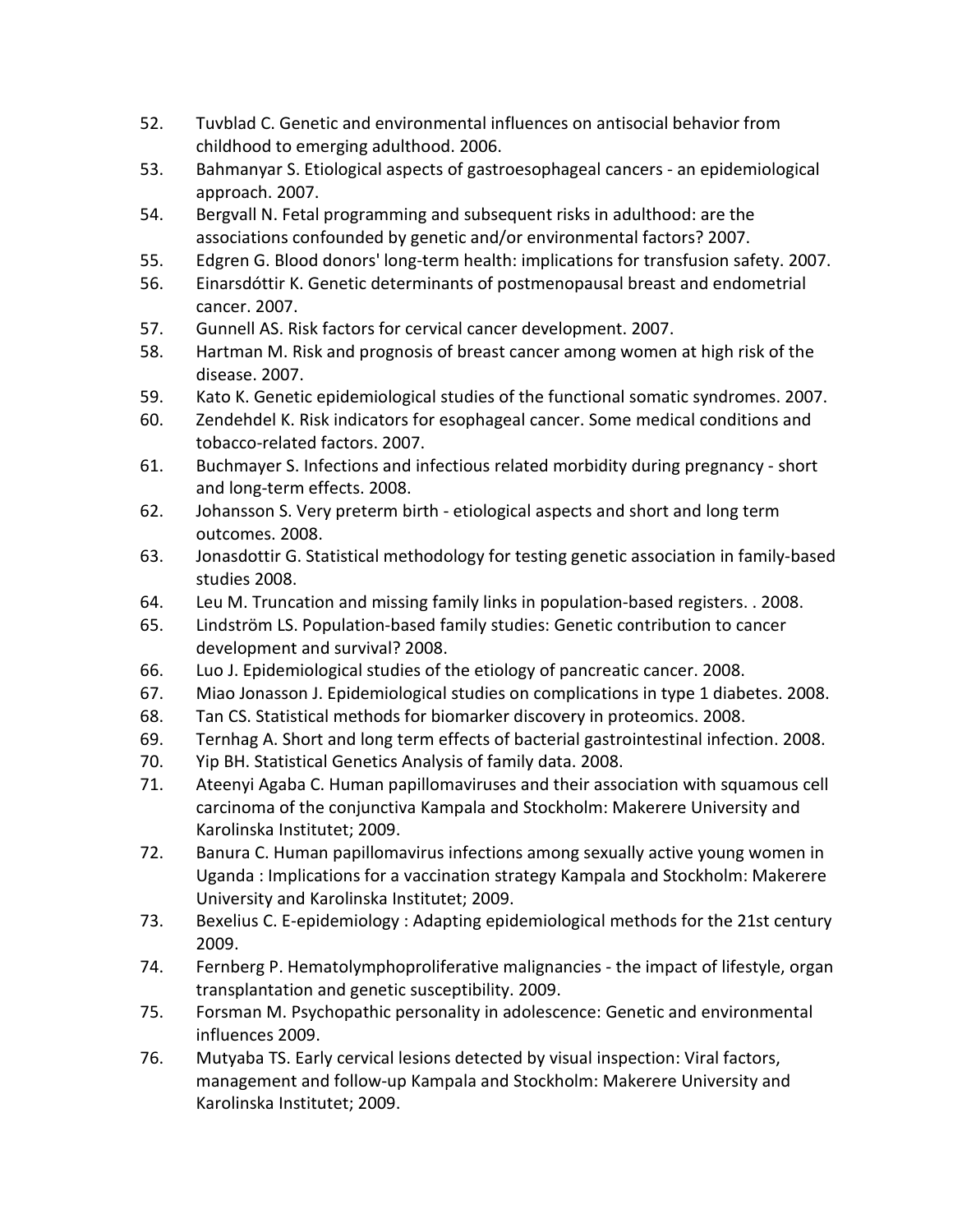- 77. Narusyte J. Adolescent adjustment problems: the role of heritability and family environment. 2009.
- 78. Odenbro Å. Skin cancer in relation to tobacco use and organ transplantation. 2009.
- 79. Orgéas CC. Endogenous and exogenous hormonal factors in female cancers: Studies of risk and prognosis 2009.
- 80. Sjölander A. Causal inference in epidemiological research. 2009.
- 81. Svensson A. Family studies of schizophrenia and pregnancy outcomes. 2009.
- 82. Camitz M. Computer aided infectious disease epidemiology bridging to public health. 2010.
- 83. Eriksson UK. Inflammation-associated risk factors for Alzheimer's disease and dementia. 2010.
- 84. Fang F. Epidemiologic studies of emyotrophic lateral sclerosis. 2010.
- 85. Melin A-S. The risk of malignancy in women with endometriosis. 2010.
- 86. Nordenvall C. Aspects of the etiology and survival of lower gastrointestinal cancers. 2010.
- 87. Odida M. Cervical carcinoma in Kampala, Uganda and the relationship with human immunodeficiency virus and human Papillomavirus infections. Kampala and Stockholm: Makerere University and Karolinska Institutet; 2010.
- 88. Fondell E. Web-based studies of lifestyle factors and immune function. 2011.
- 89. Halthur C. Cancer and Calcium Epidemiological studies of Cancer Incidence and Survival. 2011.
- 90. Hong M-G. Genomics and bioinformatics strategies in the study of aging and Alzheimer disease. 2011.
- 91. Li J. Genetic determinants of breast cancer risk. 2011.
- 92. Narasimhalu K. Health outcomes associated with cognitive impairment. 2011.
- 93. Talbäck M. Cancer patient survival in Sweden theory and application. 2011.
- 94. Zheng Z. Molecular Epidemiologic Studies on Helicobacter pylori Infection and Stomach Cancer Risk. 2011.
- 95. Öberg S. Health consequences of adverse fetal growth studies in twins. 2011.
- 96. Berglund A. Socioeconomic factors and the influence of comorbidity in the management and survival in lung and prostate cancer. 2012.
- 97. Darabi H. Genetic association and risk prediction of breast cancer from an epidemiological and biostatistical perspective. 2012.
- 98. Erikssson L. Mammographic density and breast cancer phenotypes. 2012.
- 99. Fransson M. Mathematical model development to investigate the pharmacokinetic variability of two anticancer drugs. 2012.
- 100. Frisell T. Violent crime: addressing causation with family-based methods. 2012.
- 101. Högberg L. Prenatal influences on health outcomes over the lifespan. Effects of smoking, socio-economic status and foetal growth. 2012.
- 102. Kasiman K. The genetic and molecular markers of ischemic stroke: risk, prognosis and treatment. 2012.
- 103. Levál A. Assessing infection risk evaluating prevention strategies in the era of HPVvaccines. 2012.
- 104. Sandberg MEC. Contralateral breast cancer risk and prognosis. 2012.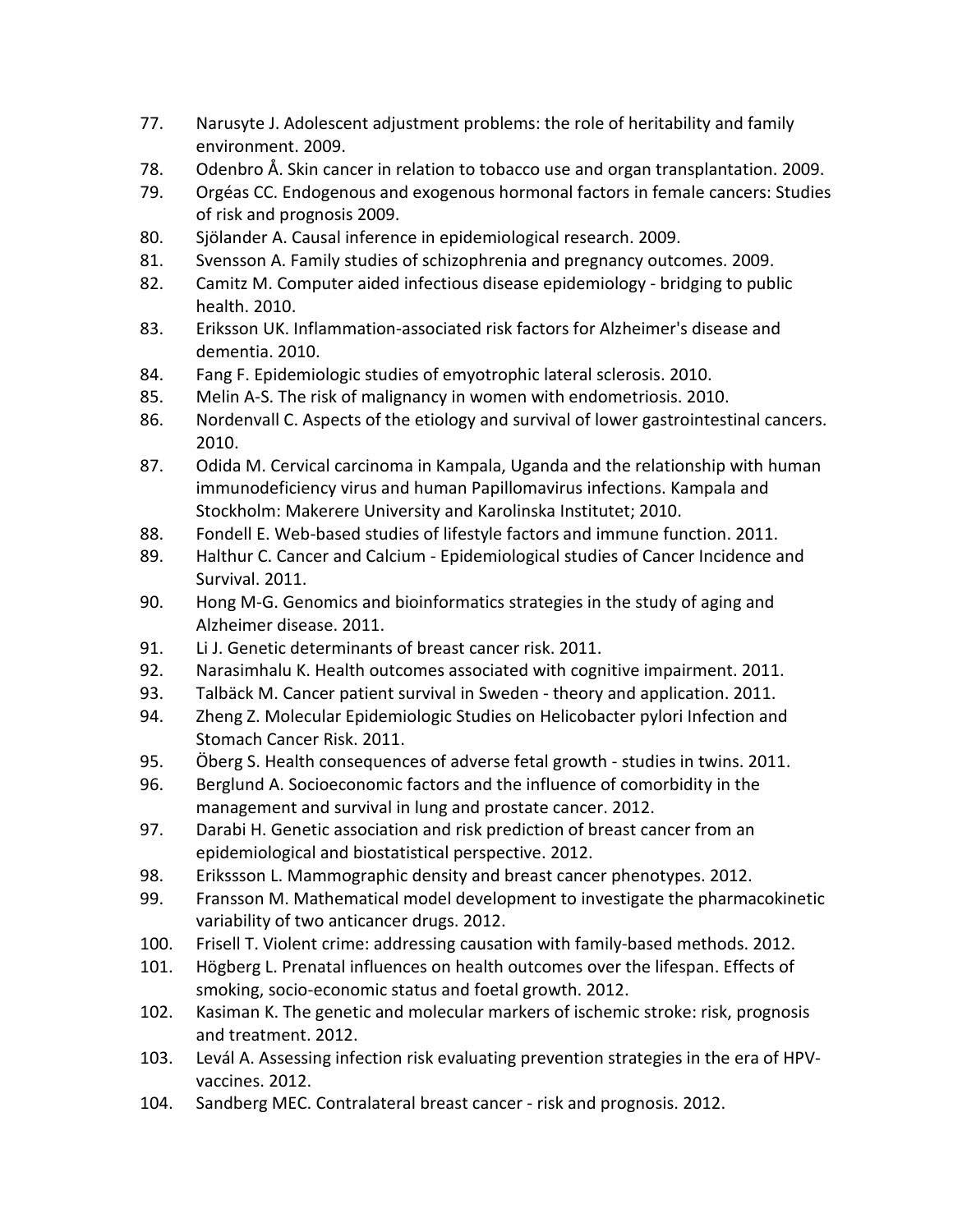- 105. Teo SM. Statistical methods for the detection and analyses of structural variants in the human genome. 2012.
- 106. Walum H. Genetic and hormonal influences on affiliative behavior in humans. 2012.
- 107. Andersson TM-L. Quantifying cancer patient survival : extensions and applications of cure models and life expectancy estimation. 2013.
- 108. Chang Z. The Origins and Consequences of Attention Deficit Hyperactivity Disorder. 2013.
- 109. Eloranta S. Development and application of statistical methods for population-based cancer patient survival. 2013.
- 110. Feldman AL. If I only had a brain: Epidemiological Studies of Parkinson's disease 2013.
- 111. Frans E. High paternal age and risk of psychiatric disorders in offspring. 2013.
- 112. Gustafsson S. Adiponectin: Genetic determinants and relations with subclinical cardiovascular disease. 2013.
- 113. He G. Genetic predisposition and dietary factors in relation to adiponectin and insulin resistance. 2013.
- 114. Karlsson R. Molecular epidemiology of complex heritable disease: applications in genomics and metabolomics. 2013.
- 115. Ljung T. Parental characteristics and offspring internalizing behaviors: understanding the associations using quantitative genetics. 2013.
- 116. Merk H. Development of methods for population-based surveillance of influenza. 2013.
- 117. Möller E. Epidemiological studies of diet quality, body size and prostate cancer risk. 2013.
- 118. Nasrollahzadeh Nesheli D. Risk factors for esophageal squamous cell carcinoma. 2013.
- 119. Neiman M. Methods for deep examination of DNA. 2013.
- 120. Rahman I. Molecular and psychosocial risk factors for cardiovascular disease. 2013.
- 121. Sundstrom K. Human papillomavirus test and vaccination impact on cervical cancer screening and prevention. 2013.
- 122. Tettamanti G. Studies on risk factors for urinary incontinence in Swedish female twins. 2013.
- 123. Tiikkaja S. Social mobility in relation to cardiovascular and psychiatric health. 2013.
- 124. Christensen S. Diet in epidemiology: assessment, validity and association with upper respiratory tract infection 2014.
- 125. Kuja-Halkola R. Twin and family studies on the development of cognitive and externalizing problems. 2014.
- 126. Kyaga S. Creativity and psyhopathology. 2014.
- 127. Orem J. Etiological risk factors and clinical characteristics of childhood non-hodgkin lymphoma in Uganda. . Stockholm: Karolinska Institutet and Makerere University; 2014.
- 128. Sellgren C. On neuroinflammation in psychotic disorders. 2014.
- 129. Song C. Lipid-related Genes and Their Associations with Coronary Heart Disease. 2014.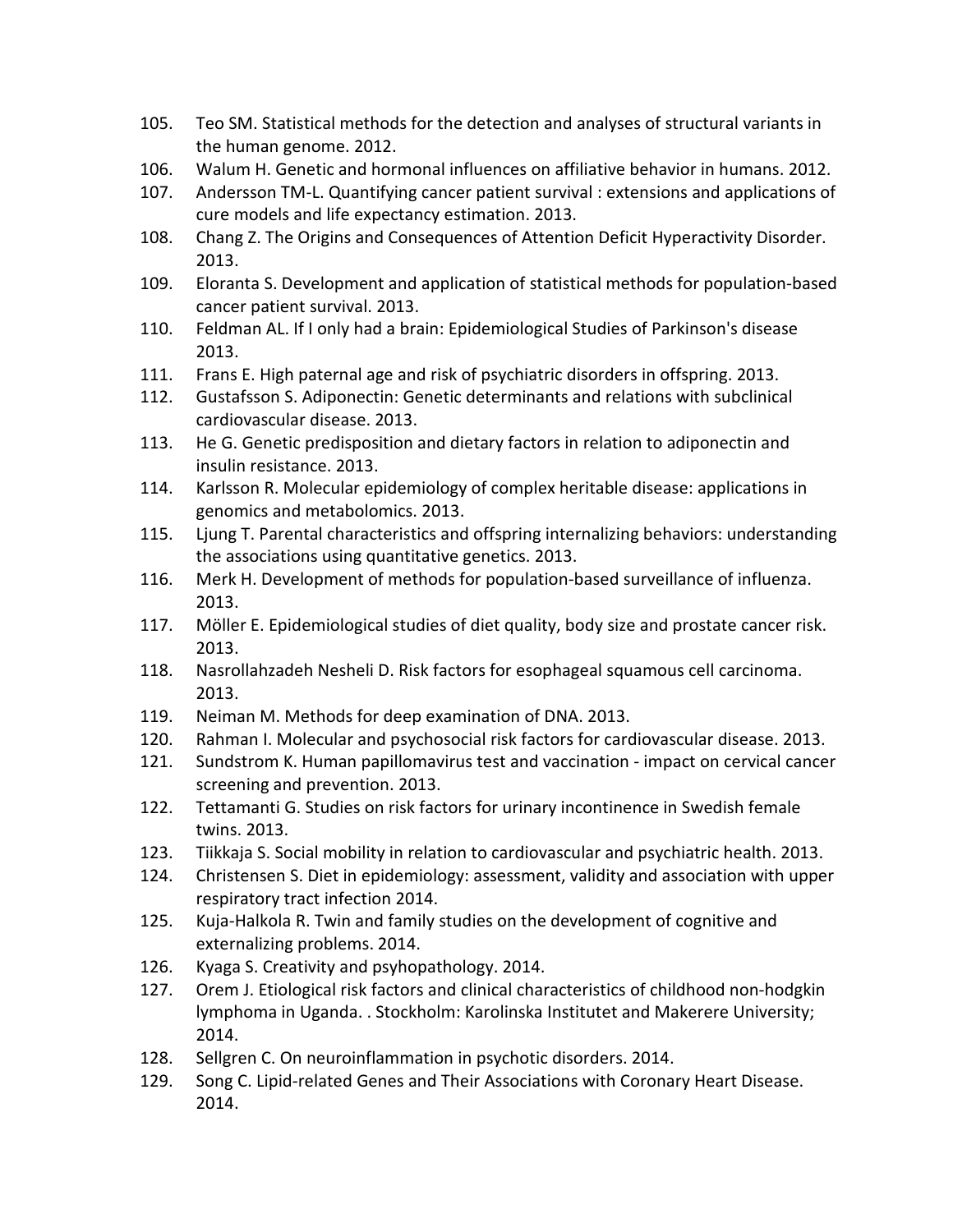- 130. Suo C. Statistical methods for the detection, analyses and integration of biomarkers in the human genome and transcriptome. 2014.
- 131. Törner A. Statistical methods for long-term follow-up of infectious disease. 2014.
- 132. Aly M. Prostate Cancer Diagnostics complications and ways to reduce unnecessary biopsies 2015.
- 133. Bonn S. Physical activity, body mass index and prostate cancer: studies of risk, progression and mortality. 2015.
- 134. Colzani E. Health outcomes of women with breast cancer. 2015.
- 135. Elfström KM. Optimizing cervical cancer prevention through screening and HPV vaccination. 2015.
- 136. Ganna A. Risk prediction models for cardiovascular disease and overall mortality. 2015.
- 137. Huan S. Changes of stomach microenvironment and gastric cancer development. 2015.
- 138. Huang J. Epidemiology and etiology of pancreatic cancer. 2015.
- 139. Johansson V. Cerebrospinal fluid biomarkers in twins with schizophrenia and bipolar disorder. 2015.
- 140. Lee M. Effects of kinship and timing in familial cancer. 2015.
- 141. Nordström T. Predicting Prostate Cancer on the use of biomarkers in prostate cancer diagnostics 2015.
- 142. Sariaslan A. Exploring the causal nature of neighborhood influences on violent criminality, substance misuse and psychiatric morbidity. 2015.
- 143. Szulkin R. Genetic determinants for susceptibility, progression and prognosis of prostate cancer. 2015.
- 144. Trinh T. Determinants of breast cancer risk; focusing on mammographic density. 2015.
- 145. Viktorin A. Mood disorders and consequences of pharmacological treatment. 2015.
- 146. Örtqvist AK. Early life origins of asthma genetic and environmental factors in twin and kin. 2015.
- 147. Cederlöf M. Risks, correlates, and consequences of the extended psychosis phenotype. 2016.
- 148. Chen Q. What can genetically informative designs add to the understanding of ADHD? 2016.
- 149. Gong T. Epidemiological studies of asthma and neurodevelopmental disorders in children. 2016.
- 150. Herweijer E. Register-based evaluation of HPV vaccination programs. 2016.
- 151. Johansson ALV. Pregnancy and breast cancer: risk patterns, tumour characteristics and prognosis. 2016.
- 152. Liu Z. Etiology and early detection of nasopharyngeal carcinoma: an epidemiological approach. 2016.
- 153. Peters TL. Risk factors and amyotrophic lateral sclerosis: an epidemiologic approach. 2016.
- 154. Ullemar V. Transmitted and acquired determinants for childhood asthma from genes to teens. 2016.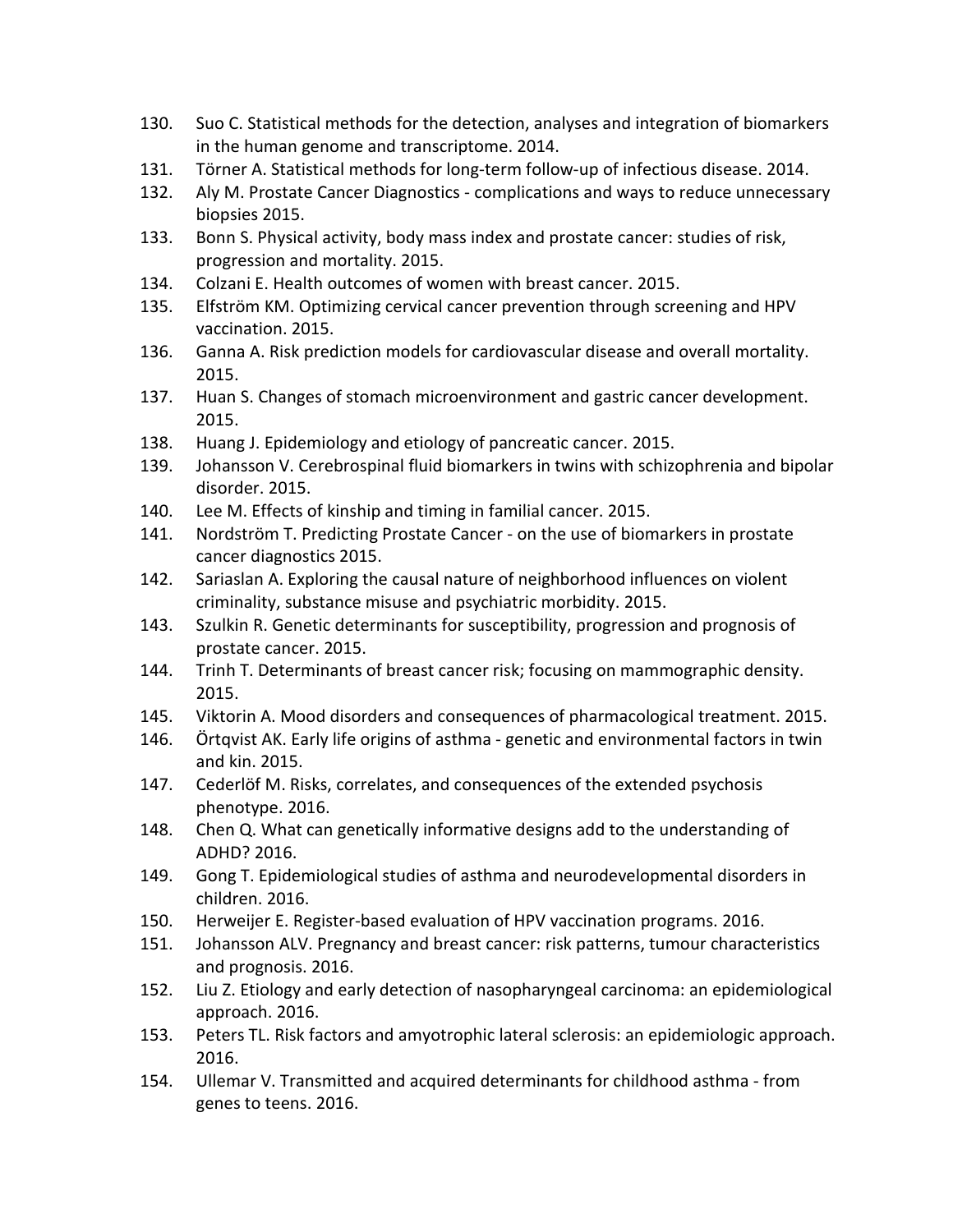- 155. Cesta C. Stress, depression, and other psychiatric disorders: an epidemiological approach to studying the causes and consequences for in vitro fertilization outcome and polycystic ovary syndrome. 2017.
- 156. Chen R. Parental cancer and children's well-being: understanding the potential role of psychological stress. 2017.
- 157. Delcoigne B. Efficient design and analysis of extended case-control studies. 2017.
- 158. Halmin M. Transfusion in critically ill patients: short- and long-term outcomes. 2017.
- 159. Karlsson IK. Dementia and its comorbidities: genetic and epigenetic influences. 2017.
- 160. Liu X. Generalized survival models as a tool for medical research. 2017.
- 161. Lu D. The role of psychological stress in cervical and prostate carcinogenesis. 2017.
- 162. Mariosa D. Metabolic disorders in the etiology of amyotrophic lateral sclerosis an epidemiological approach. 2017.
- 163. Sjörs C. Näringsintag och utsläpp av växthusgaser från svenska matvanor ur ett epidemiologiskt perspektiv. 2017.
- 164. Song J. Bipolar disorder and lithium treatment: etiologies and consequences. 2017.
- 165. Wang J. Effectiveness and equity of cervical cancer prevention: real-life evidence from organised programmes in Sweden. 2017.
- 166. Yang F. Can Parkinson's disease be prevented?: Epidemiological evidence on lifestyle factors. 2017.
- 167. Zetterqvist J. Statistical methods for twin and sibling designs. 2017.
- 168. Abrahamsson L. Statistical models of breast cancer tumour progression for mammography screening data. 2018.
- 169. Bokenberger K. The role of sleep and shift work in dementia and cognitive aging: an epidemiological approach. 2018.
- 170. Bower H. Flexible parametric models for cancer patient survival: loss in expectation of life and further developments. 2018.
- 171. Brikell I. ADHD, epilepsy, and related childhood psychopathology: understanding shared genetic risk, developmental trajectories, and pharmacological treatment safety. 2018.
- 172. Chen X. Genetic epidemiology of cardiometabolic biomarkers: Twin studies in the Genomic era. 2018.
- 173. Holm J. Aggressive breast cancer: Epidemiological studies addressing disease heterogeneity. 2018.
- 174. Lamb F. Vaccine safety, vaccine effectiveness and other determinants for successful immunisation programmes. 2018.
- 175. Liu B. Parkinson's disease etiology: beyond the brain and late adulthood. 2018.
- 176. Lundberg F. Impact of infertility and assisted reproductive technology on cancer risk. 2018.
- 177. Rejno G. Asthma, anxiety and depression in pregnancy: the impact on pregnancy, delivery and perinatal outcomes 2018.
- 178. Strand F. Determinants of interval cancer and tumor size among breast cancer screening participants. 2018.
- 179. Weibull CE. Survivorship in Hodgkin lymphoma: childbearing and treatment-related disease. 2018.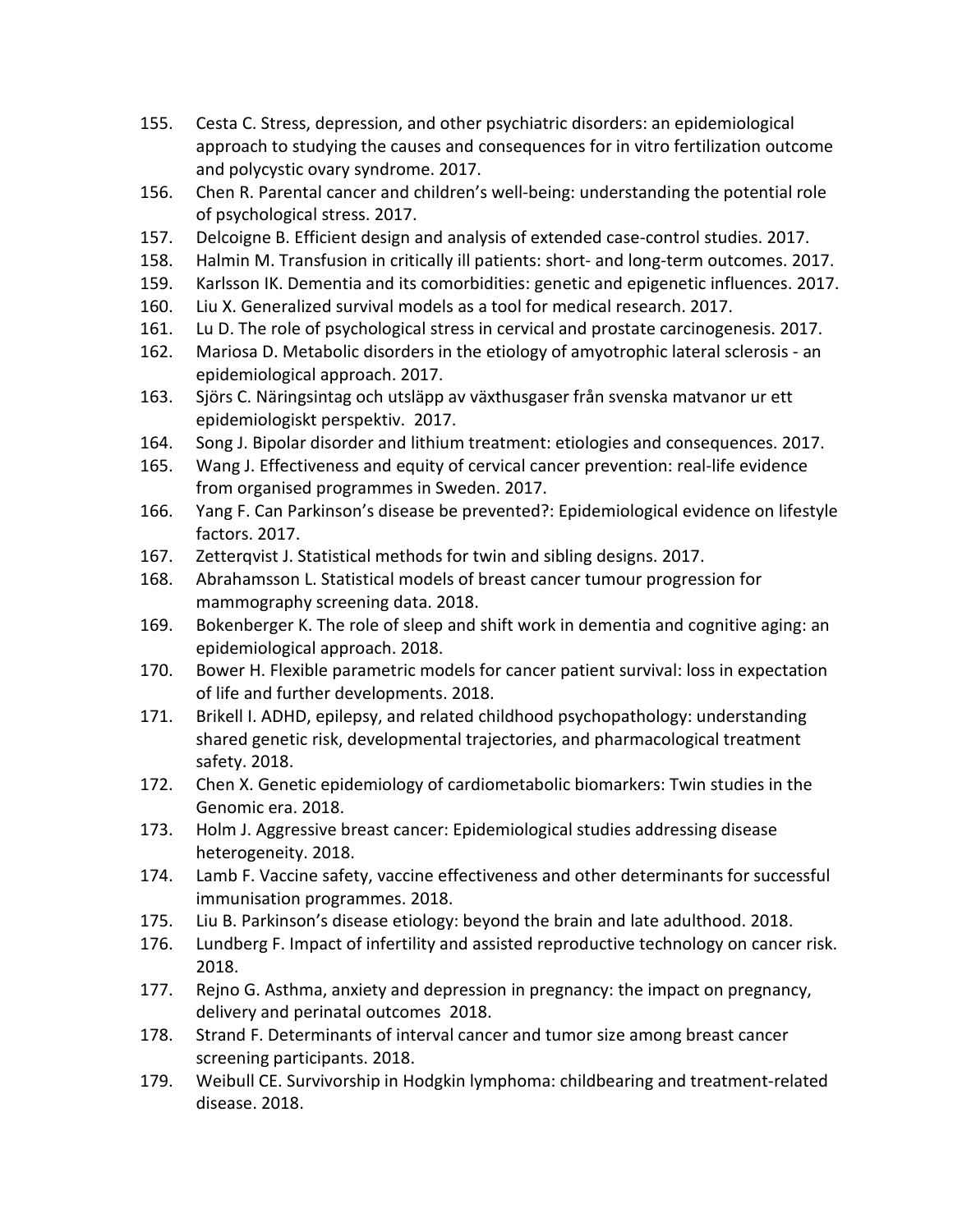- 180. Xu H. Diet, lifestyle and chronic kidney disease. 2018.
- 181. Yang H. Panorama of diseases associated with breast cancer. 2018.
- 182. Yao S. Genetic and environmental influences on eating disorders and associated adversities and comorbidities. 2018.
- 183. Zhan Y. A short story of the long telomere: evidence in aging epidemiology. 2018.
- 184. Zhu J. Severe psychological stress associated with a cancer diagnosis. 2018.
- 185. Beauté J. Epidemiology, prevention and control of Legionnaires' disease in Europe. 2019.
- 186. Bosire R. Maternal antibody transfer in HIV-1 infected women and impact on infant health : the role of antiretroviral prophylaxis and breastfeeding practices. 2019.
- 187. Dahlqwist E. Method developments for the attributable fraction in causal inference. 2019.
- 188. Ericsson M. Socioeconomic influences on late-life health and mortality : exploring genetic and environmental interplay. 2019.
- 189. Ghirardi L. The comorbidity between attention-deficit/hyperactivity disorder and other neurodevelopmental disorders : aetiology, treatment and outcomes. 2019.
- 190. Isheden G. Statistical models of breast cancer tumour growth and spread. 2019.
- 191. Karlsson A. Microsimulation modelling of prostate cancer screening in Sweden. 2019.
- 192. Longinetti E. Amyotrophic lateral sclerosis and multiple sclerosis associated neuroinflammation : nationwide epidemiological studies on etiology, comorbidities, and treatment. 2019.
- 193. Palsdottir T. Risk prediction in prostate cancer diagnostics : current challenges and improvements. 2019.
- 194. Plym A. Breast and prostate cancer: the impact of diagnosis and treatment on sick leave and work. 2019.
- 195. Radkiewicz C. Sex differences in cancer risk and survival. 2019.
- 196. Azam S. Determinants and influence of mammographic features on breast cancer risk. 2020.
- 197. Ekheden I. Etiology and prognosis of gastroesophageal cancers. 2020.
- 198. Huang T. Dietary Habits, Commensal Microbiome, and Nasopharyngeal Carcinoma. 2020.
- 199. Lei J. Prevention and prognosis of cervical cancer: the interplay of human papillomavirus, vaccination and screening. 2020.
- 200. Malki N. Epidemiological studies on socioeconomic inequalities and cardiovascular disease: prevention, progression and prognosis. 2020.
- 201. Ning Z. Novel statistical methods for genome-wide association summary statistics. 2020.
- 202. Shen Q. Stress during cancer diagnostic workup. 2020.
- 203. Sieurin J. Personality, stress and risk of Parkinson's disease. 2020.
- 204. Ström P. Artificial intelligence for streamlining prostate cancer diagnostics. 2020.
- 205. Sun S. Attention-deficit/hyperactivity disorder and adverse health outcomes: from association to prevention. 2020.